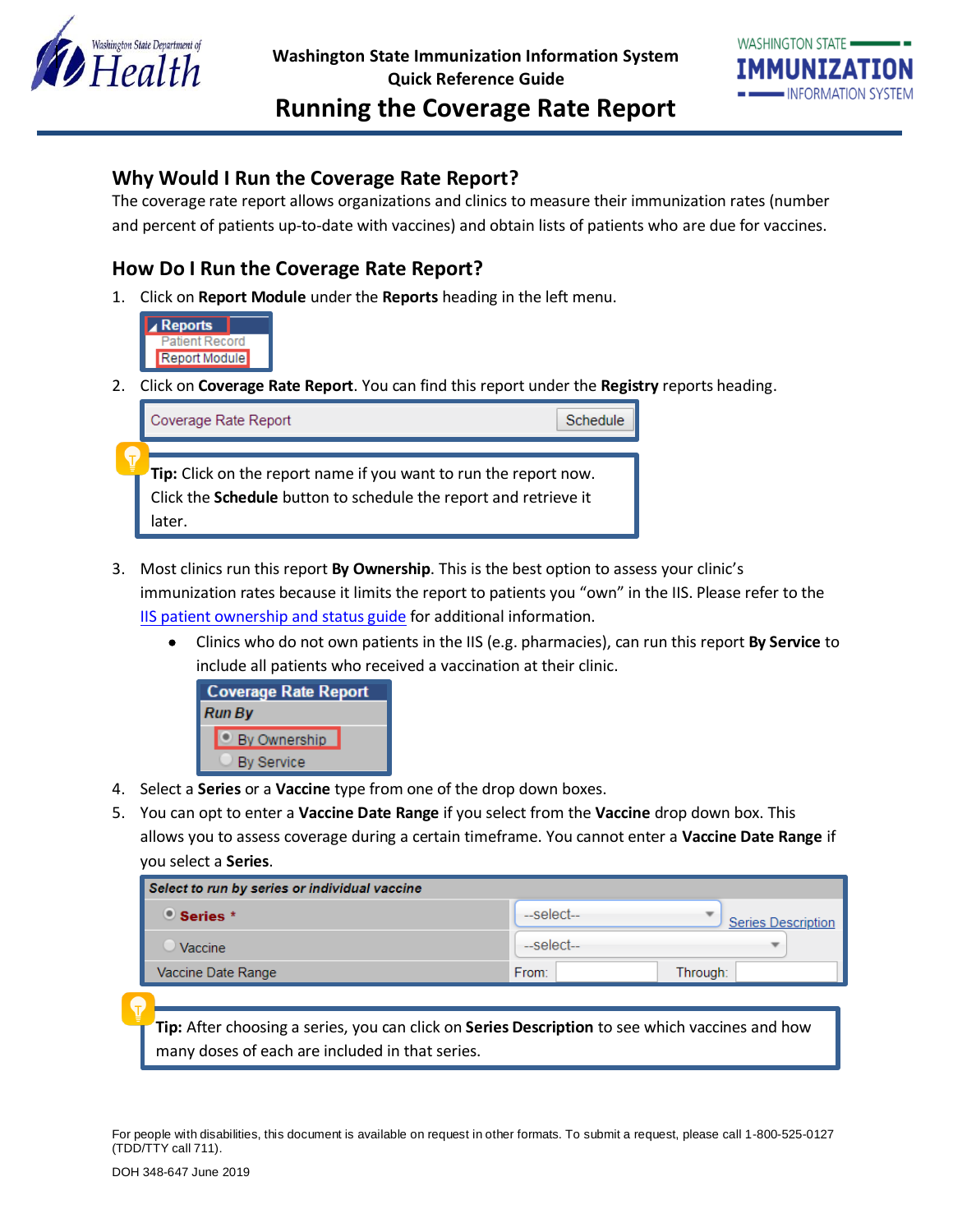

- 6. Enter an **Age Range** and choose months or years from the drop down box.
	- Enter an **Age as of Date** or leave it blank to use today's date. In the example shown, the **Age as of Date** field is blank, so this report includes patients ages 24 through 35 months as of today's date. If you enter the age range as 24 through 35 months as of 1/1/18, the patients included in the report were born between  $1/2/15 - 1/1/16$ .
	- Enter an age (in months) if you want to include an **Evaluate At Age** or you can leave this field blank. If you include an **Evaluate At Age**, the report assesses whether patients are upto-date by the age typed in this field. In the example below, the report will measure whether patients were up-to-date by age 24 months. If you leave this field blank, the report measures whether the patient was up-to-date at any age within the age range (e.g. at any time between the ages 24 – 35 months).

|                                            | From: 24            | <b>Months</b> |
|--------------------------------------------|---------------------|---------------|
| Age Range                                  | Through: 35         | <b>Months</b> |
| Age as of Date (Todays date if left blank) |                     |               |
| Evaluate At Age                            | 24<br><b>Months</b> |               |

**Tip:** If you enter an age in the **Evaluate At Age** field, you must also select the **Not Yet Due** checkbox in the **Display Report Columns** section to assess how many patients were up-to-date for the selected series or vaccine by that age.

- 7. You can limit the report by several different criteria, including:
	- **Patient Status**
		- 1. **Active Only**  Recommended for organizations and clinics who own patients in the IIS.
		- 2. **Inactive Only** Includes patients previously inactivated by an organization or clinic. This option or the one below are recommended for non-owning organizations and clinics because all of their patients will be listed as inactive in the IIS.
		- 3. **All** Includes active and inactive patients.
	- **Patient VFC Status**

Use this field to assess coverage for a specific Vaccines for Children (VFC) patient eligibility status (e.g. assess coverage rates for VFC-eligible – Medicaid/Medicaid Managed Care patients).

- **Vaccine Status**
	- 1. **All Vaccinations** Includes all vaccinations on the patient's record regardless of whether they were given according to the recommended immunization schedule.
	- 2. **Valid Vaccinations Only**  Recommended option so you only count patients up-to-date if they received vaccinations given at the recommended ages and intervals.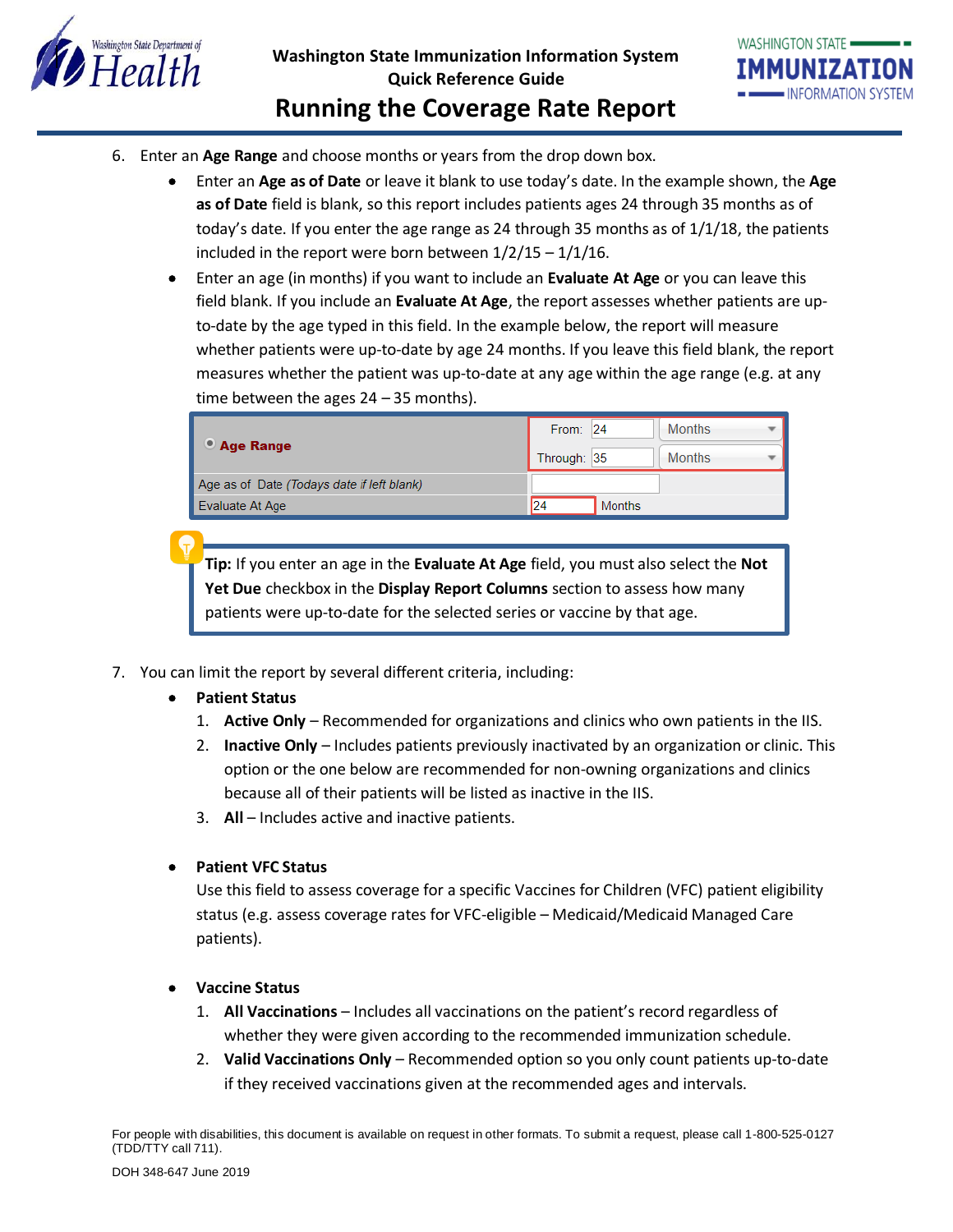

# **Washington State Immunization Information System Quick Reference Guide Running the Coverage Rate Report**

- You can also limit the report by patient race, gender, county or zip code.
- **Exclude patients who have either no forecast or aged out** check box If you check this box, any patients who are up-to-date for the selected vaccine or series, will not be included on the patient list version of this report. **Choosing this option doesn't affect coverage rates, it just removes these patients from the patient list.**
- 8. Choose how to view the report. Different options are available depending on you IIS account access level. For example, if your IIS account is limited to one facility (a Facility Client account), you only have the options shown in the screenshot below.
	- **Facility**

View the coverage rates for one facility. For organization-level accounts, this option breaks down the results by facility and also provides organization-wide coverage rates.

| <b>View By</b>         |
|------------------------|
| $\cup$ Facility        |
| Aggregate (Total Only) |

**Aggregate**

This option only provides coverage rate totals. For facility-level accounts, the Facility and Aggregate options provide the same results.

- 9. Choose the immunization measures to display on this report. See the **[Understanding Your Report](#page-3-0)  [Results](#page-3-0)** section below for more information about each measure.
	- Complete By Vaccine
	- Incomplete Series
	- One Dose to Complete Series
	- One Visit to Complete Series
	- Not Yet Due
	- Not Yet Due (Late by Age)
	- Missed Opportunities

10. Choose your report output.

- **Create or Export Coverage Report**
	- These two options show a summary of coverage by numbers and percentages of patients.
- **Create or Export Patient List**

These two options provide a list of all the patients included in the coverage report and displays which vaccines they need. You can choose to exclude up-to-date or aged out patients from this list by marking the **exclude patients who have either no forecast or aged out** check box in the **Limit Report By** section.

**Tip:** If you select a series that includes multiple doses of the same vaccine (e.g. the HPV  $-1$ , 2, and 3 dose series), you can only select the **Complete By Vaccine** measure.

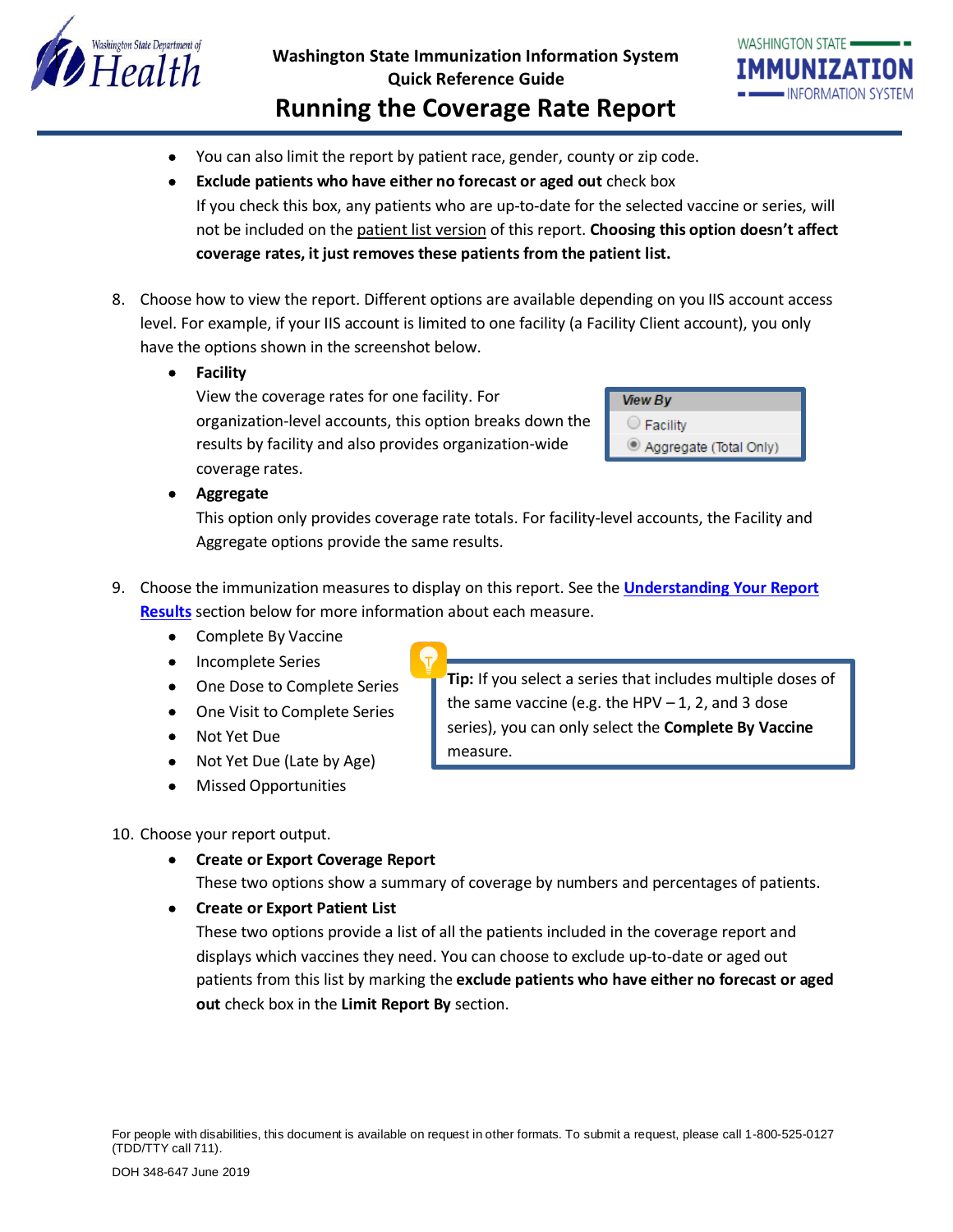



# <span id="page-3-0"></span>**Understanding Your Report Results**

| Total<br><b>Patients</b> | <b>Completion By Vaccine</b> |          | Incomplete<br><b>Series</b> | <b>One Dose to Complete</b><br>Series | <b>One Visit to Complete</b><br><b>Series</b> | <b>Not Yet</b><br><b>Due</b> | Not Yet Due (Late by<br>Age) | Missed<br>Opportunities     | <b>Series</b><br>Complete |                                                     |
|--------------------------|------------------------------|----------|-----------------------------|---------------------------------------|-----------------------------------------------|------------------------------|------------------------------|-----------------------------|---------------------------|-----------------------------------------------------|
|                          | DTaP/DT/Td ≥4                |          | $\mathbf{2}$<br>(29%)       |                                       |                                               | Up to date by the            |                              | Up to date <b>after</b> the | Complete with all doses   |                                                     |
|                          | <b>HIB</b>                   | $\geq$ 3 | 2.<br>(29%)                 |                                       | Completion rates<br>by each vaccine in        |                              | Evaluate At Age              | Evaluate At Age             |                           | in the series at any point<br>within the age range. |
|                          | <b>POLIO</b>                 | $\geq$ 3 | 2.<br>(29%)                 | the series                            |                                               |                              |                              |                             |                           |                                                     |
|                          | $HEP-B3$<br><b>DOSE</b>      | $\geq$ 3 | $\overline{2}$<br>(29%)     | $6 \, 86\%$                           | $0(0\%)$                                      | $0(0\%)$                     | $0(0\%)$                     | 1(14%)                      | 4 (57%)                   | (14%)                                               |
|                          | <b>MMR</b>                   | $\geq 1$ | 4<br>(57%)                  |                                       |                                               |                              |                              |                             |                           |                                                     |
|                          | <b>VARICELLA ≥1</b>          |          | $\overline{2}$<br>(29%)     |                                       |                                               |                              |                              |                             |                           |                                                     |
|                          | <b>PNEUMO</b><br>(PCV)       | $\geq 4$ | (14%)                       |                                       |                                               |                              |                              |                             |                           |                                                     |

#### 1. **Total Patients**

Total number of patients included in the report.

## 2. **Completion By Vaccine**

Includes patients who are up-to-date with each vaccine in the selected series. In the screenshot above, each of the vaccines listed under **Completion By Vaccine** were included in the selected series. In this example, 57 percent are up-to-date with MMR and 29 percent are up-to-date with Hib, Polio, Hep B, and Varicella.

### 3. **Incomplete Series**

Includes patients who are not up-to-date with all the vaccines in the selected series.

#### 4. **One Dose to Complete Series**

Includes patients who only need one more dose of vaccine to complete the selected series.

#### 5. **One Visit to Complete Series**

Includes patients who can get all doses of vaccine they need to be up-to-date with the selected series in one visit.

### 6. **Not Yet Due**

Includes patients who were up-to-date with all doses in the selected series by the **Evaluate At Age.** You can only select this measure if you entered an age in the **Evaluate At Age** field.

#### 7. **Not Yet Due (Late by Age)**

Includes the patients who were up-to-date with all doses in the selected series, but not until after the age entered in the **Evaluate at Age** field**.** You can only select this measure if you entered an age in the **Evaluate At Age** field.

## 8. **Missed Opportunities**

Includes patients who were due for multiple vaccines in the selected series, but did not receive all of them at their last immunization visit. This measure doesn't include missed opportunities when patients come in for a visit and receive no vaccinations.